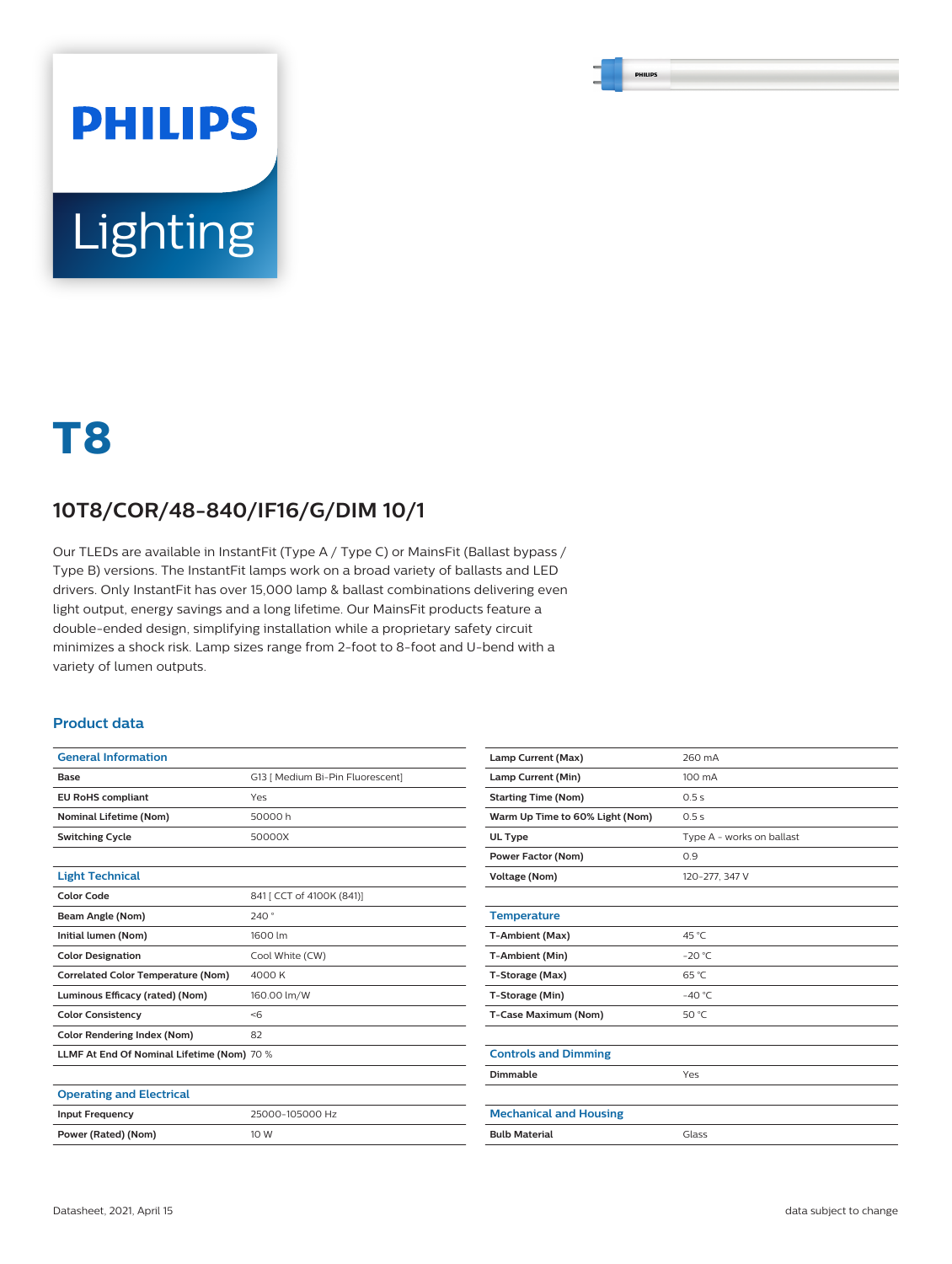| <b>Product Length</b>           | 48 in                              |  |  |  |
|---------------------------------|------------------------------------|--|--|--|
|                                 |                                    |  |  |  |
| <b>Approval and Application</b> |                                    |  |  |  |
| Energy Efficiency Label (EEL)   | Not applicable                     |  |  |  |
| <b>Energy Saving Product</b>    | Yes                                |  |  |  |
| <b>Approbation Marks</b>        | RoHS compliance UL certificate DLC |  |  |  |
|                                 | compliance                         |  |  |  |
| Energy Consumption kWh/1000 h   | - kWh                              |  |  |  |
|                                 |                                    |  |  |  |
| <b>Product Data</b>             |                                    |  |  |  |
| Order product name              | 10T8/COR/48-840/IF16/G/DIM 10/1    |  |  |  |
|                                 |                                    |  |  |  |

| <b>EAN/UPC - Product</b>             | 046677553234 |  |  |  |
|--------------------------------------|--------------|--|--|--|
| Order code                           | 553230       |  |  |  |
| <b>Numerator - Quantity Per Pack</b> |              |  |  |  |
| Numerator - Packs per outer box      | 10           |  |  |  |
| Material Nr. (12NC)                  | 929001991734 |  |  |  |
| Net Weight (Piece)                   | 0.230 kg     |  |  |  |
| <b>Model Number</b>                  | 9290019917   |  |  |  |
|                                      |              |  |  |  |

#### **Dimensional drawing**



| Product          | D1 | D <sub>2</sub> | A1 | A2                                          | A <sub>3</sub> |
|------------------|----|----------------|----|---------------------------------------------|----------------|
| 10T8/COR/48-840/ |    |                |    | 25.7 mm 28 mm 1198.1 mm 1205.2 mm 1212.3 mm |                |
| IF16/G/DIM 10/1  |    |                |    |                                             |                |

## **Photometric data**



120  $20^{\circ}$  $\overline{\phantom{a}}$  $90^\circ$ 90  $60^\circ$  $\overline{(cd/1000\text{lm})}$  $\mathbf{0}^{\prime}$  $-0.180^{\circ}$  $90 - 270^{\circ}$ 

 $180^\circ$ 

-200 Ī

 $150^\circ$ 

 $150^\circ$ 

**LEDtube 10W G13 840 ND LEDtube 10W G13 840 ND**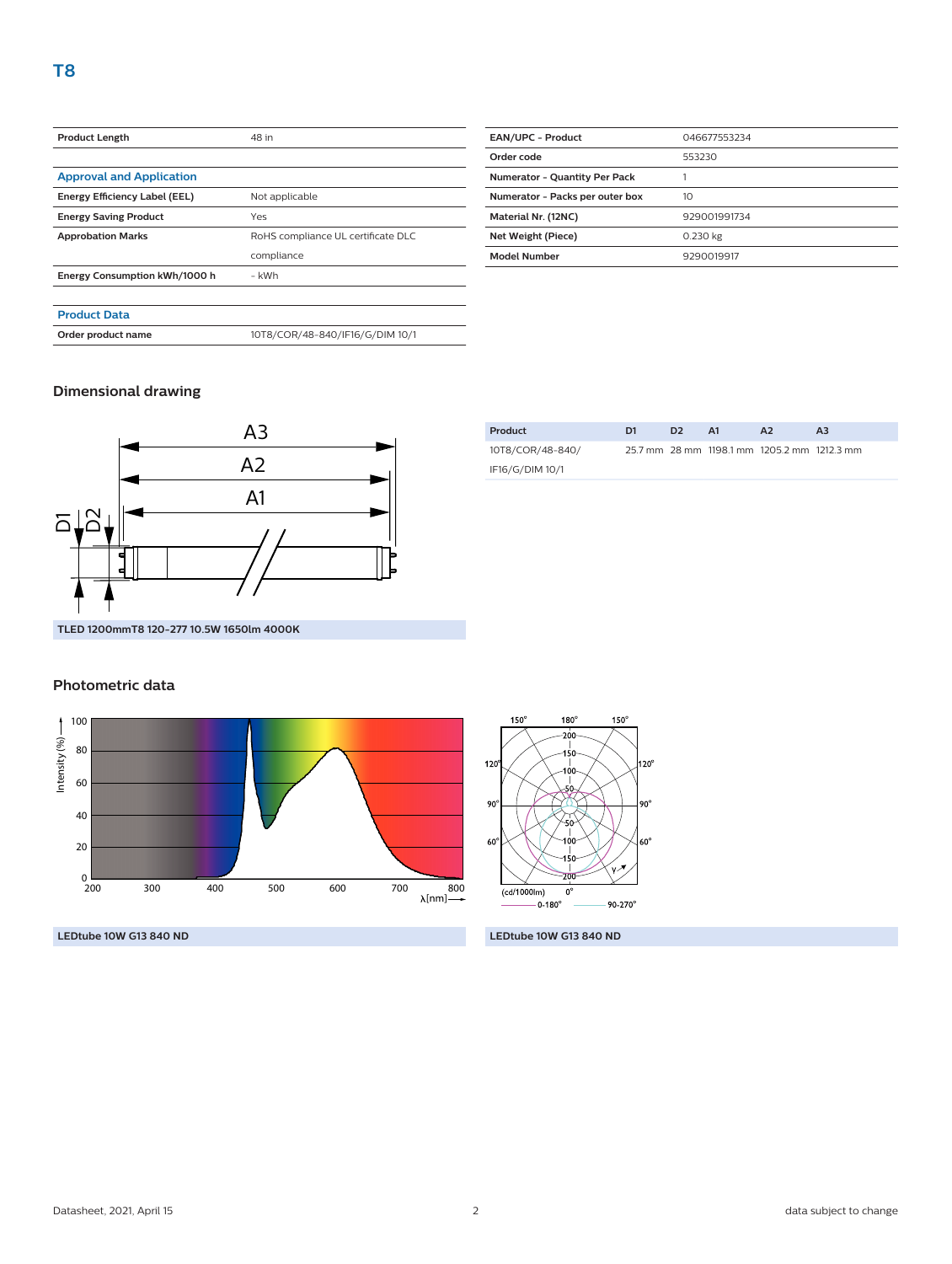#### **Photometric data**



**LEDtube 10W G13 840 ND**

#### **Lifetime**



**LEDtube 10W G13 850 ND**

**LEDtube 10W G13 850 ND**